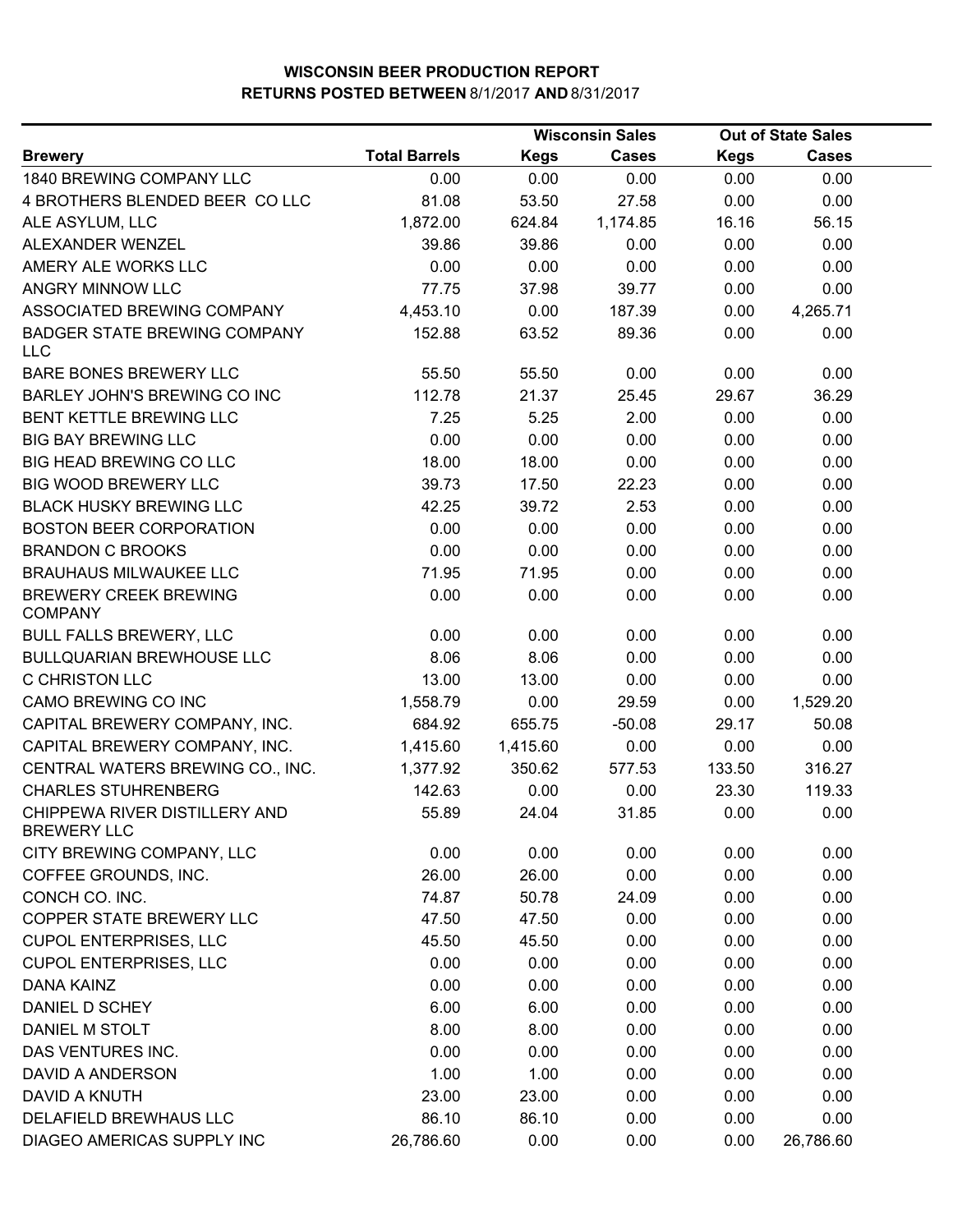|                                                         |                      |             | <b>Wisconsin Sales</b> |             | <b>Out of State Sales</b> |  |
|---------------------------------------------------------|----------------------|-------------|------------------------|-------------|---------------------------|--|
| <b>Brewery</b>                                          | <b>Total Barrels</b> | <b>Kegs</b> | <b>Cases</b>           | <b>Kegs</b> | <b>Cases</b>              |  |
| <b>DISTRICT 14 CRAFT BREWING LLC</b>                    | 0.00                 | 0.00        | 0.00                   | 0.00        | 0.00                      |  |
| DJ FEDDERLY MANAGEMENT<br><b>CONSULTANT LLC</b>         | 2.69                 | 2.69        | 0.00                   | 0.00        | 0.00                      |  |
| DOOR COUNTY BREWING CO LLC                              | 48.00                | 48.00       | 0.00                   | 0.00        | 0.00                      |  |
| DOOR COUNTY BREWING CO LLC                              | 292.00               | 292.00      | 0.00                   | 0.00        | 0.00                      |  |
| DUBUQUE BREWING & MALTING<br><b>COMPANY LLC</b>         | 21.80                | 0.00        | 0.00                   | 14.45       | 7.35                      |  |
| EAGLE TRACE BREWING COMPANY<br>LLC                      | 34.00                | 34.00       | 0.00                   | 0.00        | 0.00                      |  |
| EAGLE TRACE BREWING COMPANY<br><b>LLC</b>               | 46.50                | 46.50       | 0.00                   | 0.00        | 0.00                      |  |
| <b>ESSER DISTRIBUTING CO INC</b>                        | 0.00                 | 0.00        | 0.00                   | 0.00        | 0.00                      |  |
| FK&P, LLC                                               | 0.00                 | 0.00        | 0.00                   | 0.00        | 0.00                      |  |
| FFATS BREWING COMPANY, LLC                              | 4.00                 | 4.00        | 0.00                   | 0.00        | 0.00                      |  |
| FIVE STAR BREWING CO INC.                               | 1,025.70             | 0.00        | 13.21                  | 0.00        | 1,012.49                  |  |
| FOX RIVER BREWING COMPANY II, LLC                       | 173.94               | 173.94      | 0.00                   | 0.00        | 0.00                      |  |
| FOX RIVER BREWING COMPANY, LLC                          | 115.82               | 115.82      | 0.00                   | 0.00        | 0.00                      |  |
| <b>FRESAR INC</b>                                       | 0.65                 | 0.65        | 0.00                   | 0.00        | 0.00                      |  |
| <b>FULTON LLC</b>                                       | 41.45                | 4.00        | 37.45                  | 0.00        | 0.00                      |  |
| <b>GATHERING PLACE BREWING</b><br><b>COMPANY LLC</b>    | 0.00                 | 0.00        | 0.00                   | 0.00        | 0.00                      |  |
| GD3, LLC                                                | 234.10               | 234.10      | 0.00                   | 0.00        | 0.00                      |  |
| GD4, LLC                                                | 51.70                | 51.70       | 0.00                   | 0.00        | 0.00                      |  |
| <b>GEORGE BREGAR</b>                                    | 33.50                | 33.50       | 0.00                   | 0.00        | 0.00                      |  |
| GJS SALES, INC.                                         | 155.14               | 0.00        | 155.14                 | 0.00        | 0.00                      |  |
| <b>GOOD CITY BREWING LLC</b>                            | 219.74               | 141.34      | 78.40                  | 0.00        | 0.00                      |  |
| <b>GRANITE CITY RESTAURANT</b><br><b>OPERATIONS INC</b> | 28.94                | 28.94       | 0.00                   | 0.00        | 0.00                      |  |
| <b>GRANT PAULY</b>                                      | 318.92               | 86.65       | 179.10                 | 37.68       | 15.49                     |  |
| <b>GRAY BREWING CO.</b>                                 | 125.06               | 60.34       | 46.82                  | 10.33       | 7.57                      |  |
| <b>GREEN BAY BREWING COMPANY</b>                        | 452.83               | 230.50      | 216.23                 | 0.00        | 6.10                      |  |
| <b>GREENVIEW BREWING LLC</b>                            | 12.72                | 6.60        | 6.12                   | 0.00        | 0.00                      |  |
| <b>GUY R LILJA</b>                                      | 0.00                 | 0.00        | 0.00                   | 0.00        | 0.00                      |  |
| HILLSBORO BREWING COMPANY LLC                           | 44.50                | 44.50       | 0.00                   | 0.00        | 0.00                      |  |
| HOP HAUS BREWING COMPANY LLC                            | 14.50                | 14.50       | 0.00                   | 0.00        | 0.00                      |  |
| HOP HAUS BREWING COMPANY LLC                            | 104.00               | 104.00      | 0.00                   | 0.00        | 0.00                      |  |
| HORNELL BREWING CO INC                                  | 5,330.32             | 0.00        | 0.14                   | 0.00        | 5,330.18                  |  |
| <b>ISAAC SHOWAKI</b>                                    | 73.61                | 37.83       | 35.78                  | 0.00        | 0.00                      |  |
| JACOB LEINENKUGEL BREWING CO.,<br>LLC                   | 22,847.31            | 987.83      | 5,925.85               | 2,975.34    | 12,958.29                 |  |
| <b>JEAN M LANE</b>                                      | 28.70                | 28.70       | 0.00                   | 0.00        | 0.00                      |  |
| <b>JEREMY BEACH</b>                                     | 0.00                 | 0.00        | 0.00                   | 0.00        | 0.00                      |  |
| <b>JOHN JAGEMANN</b>                                    | 24.00                | 24.00       | 0.00                   | 0.00        | 0.00                      |  |
| KARBEN4 BREWING LLC                                     | 971.02               | 473.70      | 497.32                 | 0.00        | 0.00                      |  |
| KATCHEVER & CO LLC                                      | 389.16               | 169.85      | 219.31                 | 0.00        | 0.00                      |  |
| KELLERMEISTER BEVERAGES, LLC                            | 23.36                | 23.36       | 0.00                   | 0.00        | 0.00                      |  |
| <b>KUL BREWING LLC</b>                                  | 684.14               | 18.50       | 665.64                 | 0.00        | 0.00                      |  |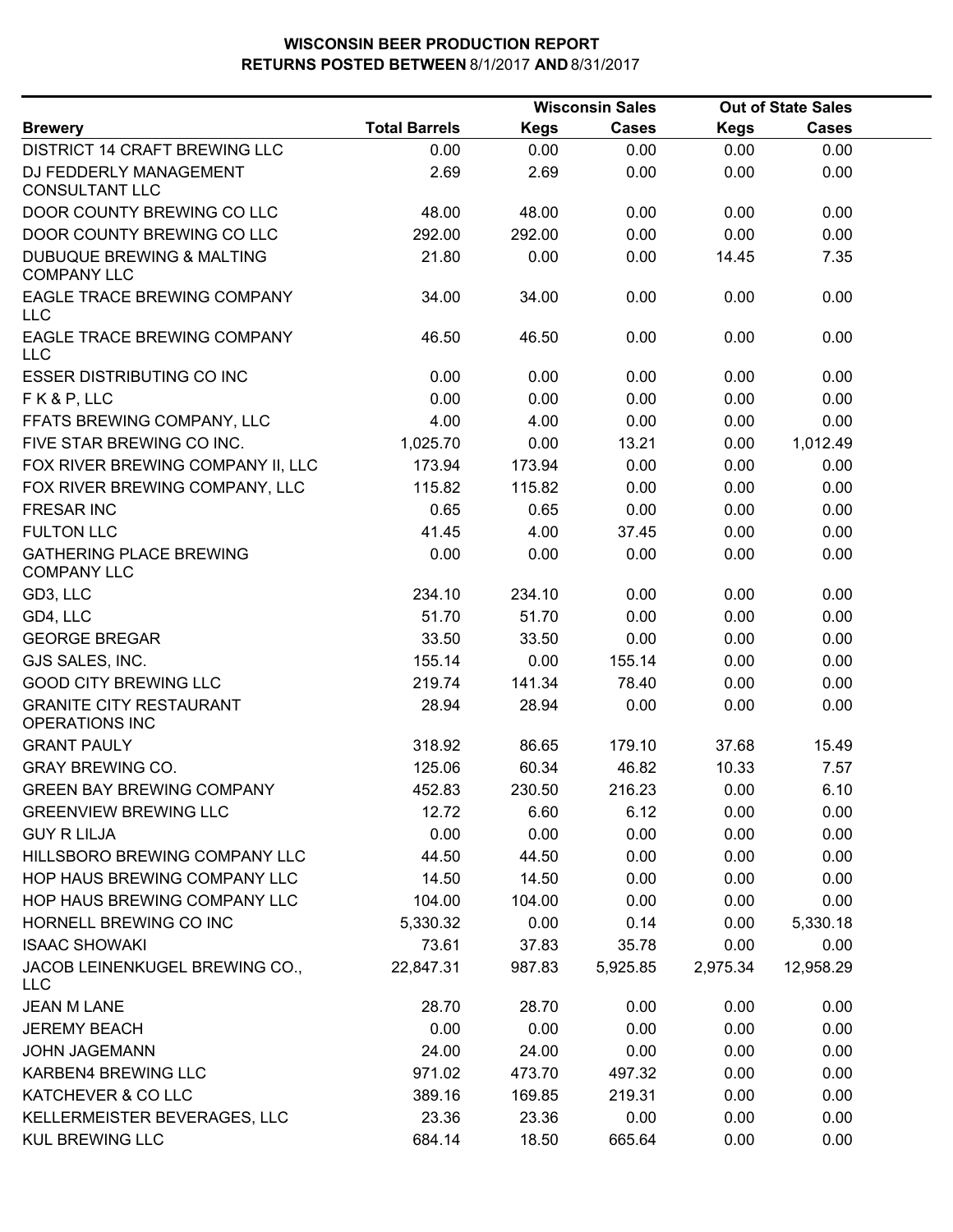|                                             |                      |             | <b>Wisconsin Sales</b> |             | <b>Out of State Sales</b> |  |
|---------------------------------------------|----------------------|-------------|------------------------|-------------|---------------------------|--|
| <b>Brewery</b>                              | <b>Total Barrels</b> | <b>Kegs</b> | <b>Cases</b>           | <b>Kegs</b> | <b>Cases</b>              |  |
| <b>LACROSSE BREWING LLC</b>                 | 1,255.57             | 0.00        | 577.84                 | 0.00        | 677.73                    |  |
| LAKEFRONT BREWERY, INC.                     | 0.00                 | 0.00        | 0.00                   | 0.00        | 0.00                      |  |
| LAKEFRONT BREWERY, INC.                     | 4,858.15             | 1,505.96    | 2,122.01               | 141.38      | 1,088.80                  |  |
| LAKEWALK BREWERY AND CAFE<br><b>COMPANY</b> | 40.00                | 40.00       | 0.00                   | 0.00        | 0.00                      |  |
| LAZY MONK BREWING LLC                       | 56.07                | 33.72       | 22.35                  | 0.00        | 0.00                      |  |
| LEATHERHEAD BREWING COMPANY<br><b>LLC</b>   | 8.78                 | 8.78        | 0.00                   | 0.00        | 0.00                      |  |
| LEE BURGESS                                 | 0.00                 | 0.00        | 0.00                   | 0.00        | 0.00                      |  |
| LEFFEL ROOTS, LLC                           | 0.00                 | 0.00        | 0.00                   | 0.00        | 0.00                      |  |
| <b>LEVI FUNK</b>                            | 2.48                 | 2.48        | 0.00                   | 0.00        | 0.00                      |  |
| LHM BREW PUB, LLC                           | 16.94                | 16.94       | 0.00                   | 0.00        | 0.00                      |  |
| LIKE MINDS BREWING LLC                      | 213.59               | 94.00       | 119.59                 | 0.00        | 0.00                      |  |
| LOST ISLAND WINE LLC                        | 2.84                 | 2.84        | 0.00                   | 0.00        | 0.00                      |  |
| LUCETTE BREWING COMPANY LLC                 | 65.03                | 44.00       | 13.03                  | 8.00        | 0.00                      |  |
| LUCKYS 1313 BREW PUB INVESTOR<br><b>LLC</b> | 9.00                 | 9.00        | 0.00                   | 0.00        | 0.00                      |  |
| LUCKYS 1313 BREW PUB INVESTOR<br><b>LLC</b> | 0.00                 | 0.00        | 0.00                   | 0.00        | 0.00                      |  |
| LUCKYS 1313 BREW PUB INVESTOR<br><b>LLC</b> | 0.00                 | 0.00        | 0.00                   | 0.00        | 0.00                      |  |
| MARK ANTHONY BREWING INC                    | 52,903.27            | 0.00        | $-23,359.68$           | 0.00        | 76,262.95                 |  |
| <b>MARK RIGGLE</b>                          | 0.00                 | 0.00        | 0.00                   | 0.00        | 0.00                      |  |
| MATTHEW J GEARY                             | 49.84                | 40.17       | 9.67                   | 0.00        | 0.00                      |  |
| MATTHEW R SCHMIDT                           | 64.00                | 64.00       | 0.00                   | 0.00        | 0.00                      |  |
| <b>MCZ'S BREWING, LLC</b>                   | 0.00                 | 0.00        | 0.00                   | 0.00        | 0.00                      |  |
| MELMS BREWING COMPANY INC                   | 2.00                 | 2.00        | 0.00                   | 0.00        | 0.00                      |  |
| MILLER BREWING INTERNATIONAL,<br>INC.       | 0.00                 | 0.00        | 0.00                   | 0.00        | 0.00                      |  |
| MILLERCOORS LLC                             | 479.61               | 0.00        | 0.00                   | 378.00      | 101.61                    |  |
| MILLERCOORS LLC                             | 711,729.55           | 16,448.65   | 116,835.31             | 69,189.64   | 509,255.95                |  |
| MILLERCOORS LLC                             | 0.00                 | 0.00        | 0.00                   | 0.00        | 0.00                      |  |
| MILWAUKEE BREWING COMPANY                   | 45.00                | 45.00       | 0.00                   | 0.00        | 0.00                      |  |
| MILWAUKEE BREWING COMPANY                   | 1,511.41             | 594.90      | 854.94                 | 4.00        | 57.57                     |  |
| MINOCQUA BREWING CO INC                     | 18.75                | 18.75       | 0.00                   | 0.00        | 0.00                      |  |
| <b>MISSION BREWERY INC</b>                  | 0.00                 | 0.00        | 0.00                   | 0.00        | 0.00                      |  |
| MOBCRAFT BEER INC                           | 120.47               | 70.95       | 49.52                  | 0.00        | 0.00                      |  |
| MODICUM BREWING LLC                         | 36.80                | 34.00       | 2.80                   | 0.00        | 0.00                      |  |
| MOOSEJAW PIZZA & BREWING CO LLC             | 178.50               | 102.30      | 76.20                  | 0.00        | 0.00                      |  |
| MOUNTAIN CREST SRL LLC                      | 6,703.77             | 49.00       | 867.38                 | 4.00        | 5,783.39                  |  |
| <b>NATHAN R WARNKE</b>                      | 21.98                | 21.98       | 0.00                   | 0.00        | 0.00                      |  |
| NEW GLARUS BREWING COMPANY                  | 24,438.17            | 7,047.82    | 17,390.35              | 0.00        | 0.00                      |  |
| NEW GLARUS BREWING COMPANY                  | 791.11               | 92.75       | 698.36                 | 0.00        | 0.00                      |  |
| NEXT DOOR BREWING LLC                       | 20.34                | 15.89       | 4.45                   | 0.00        | 0.00                      |  |
| NEXT DOOR BREWING LLC                       | 0.00                 | 0.00        | 0.00                   | 0.00        | 0.00                      |  |
| NICHOLAS CALAWAY                            | 185.53               | 91.18       | 94.35                  | 0.00        | 0.00                      |  |
| NOBLE ROOTS BREWING COMPANY,                | 47.07                | 47.07       | 0.00                   | 0.00        | 0.00                      |  |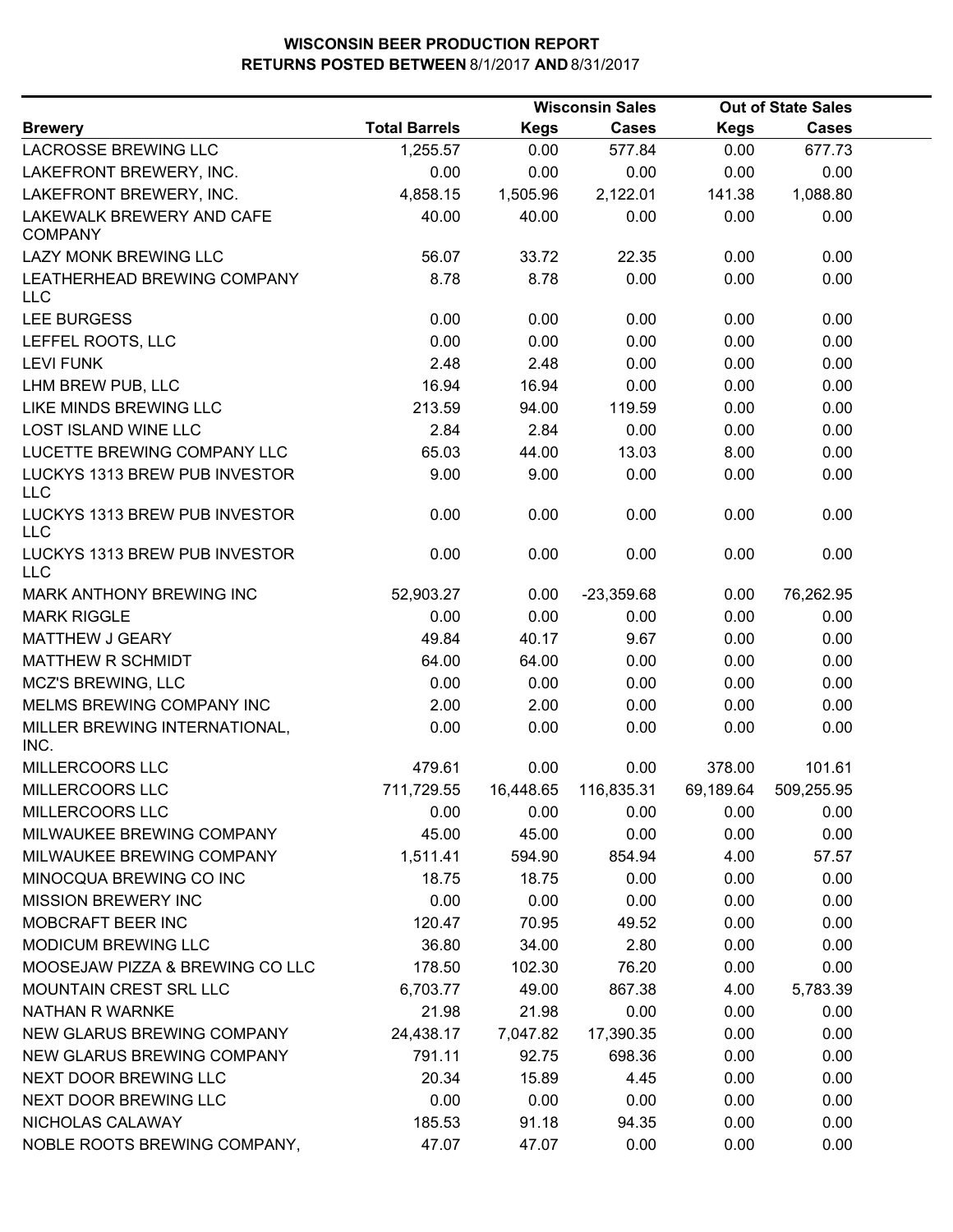|                                            |                      |             | <b>Wisconsin Sales</b> |             | <b>Out of State Sales</b> |  |
|--------------------------------------------|----------------------|-------------|------------------------|-------------|---------------------------|--|
| <b>Brewery</b>                             | <b>Total Barrels</b> | <b>Kegs</b> | <b>Cases</b>           | <b>Kegs</b> | <b>Cases</b>              |  |
| <b>LLC</b>                                 |                      |             |                        |             |                           |  |
| NORTHWOODS BREWING CORP LLC                | 46.00                | 46.00       | 0.00                   | 0.00        | 0.00                      |  |
| OLIPHANT BREWING LLC                       | 58.15                | 43.87       | 0.00                   | 14.28       | 0.00                      |  |
| O'SO BREWING COMPANY                       | 564.42               | 239.50      | 313.97                 | 0.00        | 10.95                     |  |
| PABST BREWING COMPANY LLC                  | 0.00                 | 0.00        | 0.00                   | 0.00        | 0.00                      |  |
| PABST BREWING COMPANY LLC                  | 21.50                | 21.50       | 0.00                   | 0.00        | 0.00                      |  |
| PABST BREWING COMPANY LLC                  | 0.00                 | 0.00        | 0.00                   | 0.00        | 0.00                      |  |
| PANDORA BREWING INC                        | 0.00                 | 0.00        | 0.00                   | 0.00        | 0.00                      |  |
| PARCHED EAGLE BREWPUB LLC                  | 12.58                | 12.58       | 0.00                   | 0.00        | 0.00                      |  |
| PATRICK MC INTOSH                          | 37.65                | 23.67       | 13.98                  | 0.00        | 0.00                      |  |
| PETER H GENTRY                             | 10.17                | 10.17       | 0.00                   | 0.00        | 0.00                      |  |
| PETER H GENTRY                             | 398.91               | 398.91      | 0.00                   | 0.00        | 0.00                      |  |
| PETER H GENTRY                             | 7.00                 | 7.00        | 0.00                   | 0.00        | 0.00                      |  |
| PETER PETERSON                             | 10.00                | 10.00       | 0.00                   | 0.00        | 0.00                      |  |
| PETSKULL BREWING COMPANY LLC               | 33.00                | 33.00       | 0.00                   | 0.00        | 0.00                      |  |
| PHUSION PROJECTS LLC                       | 33,290.83            | 0.00        | 646.51                 | 0.00        | 32,644.32                 |  |
| PIGEON RIVER BREWING LLC                   | 13.29                | 7.16        | 6.13                   | 0.00        | 0.00                      |  |
| PITCHFORK BREWING LLC                      | 26.45                | 26.45       | 0.00                   | 0.00        | 0.00                      |  |
| PLYMOUTH BREWING COMPANY LLC               | 25.55                | 25.55       | 0.00                   | 0.00        | 0.00                      |  |
| R' NOGGIN BREWING LLC                      | 0.00                 | 0.00        | 0.00                   | 0.00        | 0.00                      |  |
| RAIL HOUSE PROPERTIES LLC                  | 21.50                | 0.00        | 21.50                  | 0.00        | 0.00                      |  |
| RAISED GRAIN BREWING COMPANY<br><b>LLC</b> | 80.29                | 72.88       | 7.41                   | 0.00        | 0.00                      |  |
| <b>RANDOLPH OSKEY</b>                      | 13.45                | 13.45       | 0.00                   | 0.00        | 0.00                      |  |
| RANDYS FUNHUNTERS BREWERY INC              | 6.00                 | 6.00        | 0.00                   | 0.00        | 0.00                      |  |
| RED EYE BREWING COMPANY LLC                | 84.50                | 84.50       | 0.00                   | 0.00        | 0.00                      |  |
| REGAL BRAU BREWING COMPANY LLC             | 4,335.03             | 0.00        | 89.59                  | 0.00        | 4,245.44                  |  |
| RHINELANDER BREWING CO LLC                 | 5,824.82             | 8.25        | 234.83                 | 0.00        | 5,581.74                  |  |
| <b>RICHARD R TUESCHER</b>                  | 0.00                 | 0.00        | 0.00                   | 0.00        | 0.00                      |  |
| ROBERT A LARSON                            | 173.19               | 69.34       | 82.15                  | 15.16       | 6.54                      |  |
| ROCKY REEF BREWING COMPANY                 | 29.67                | 29.67       | 0.00                   | 0.00        | 0.00                      |  |
| <b>ROGER MILLER</b>                        | 10.32                | 10.32       | 0.00                   | 0.00        | 0.00                      |  |
| <b>RUSH RIVER BREWING LLC</b>              | 285.72               | 63.76       | 64.85                  | 78.84       | 78.27                     |  |
| <b>RUSTIC VENTURES LLC</b>                 | 0.00                 | 0.00        | 0.00                   | 0.00        | 0.00                      |  |
| <b>RUSTIC VENTURES LLC</b>                 | 0.00                 | 0.00        | 0.00                   | 0.00        | 0.00                      |  |
| SAWMILL BREWING CO INC                     | 18.50                | 18.50       | 0.00                   | 0.00        | 0.00                      |  |
| SAWMILL LOGGER ENTERPRISES LLC             | 3.00                 | 3.00        | 0.00                   | 0.00        | 0.00                      |  |
| SILVER CREEK BREWING COMPANY               | 14.00                | 14.00       | 0.00                   | 0.00        | 0.00                      |  |
| SLEEMAN BREWING COMPANY USA<br>INC         | 14,799.32            | 2,838.99    | 5,098.24               | 2,889.44    | 3,972.65                  |  |
| <b>SLOCUM LLC</b>                          | 105.10               | 105.10      | 0.00                   | 0.00        | 0.00                      |  |
| SOUTH SHORE BREWERY, INC.                  | 53.04                | 53.04       | 0.00                   | 0.00        | 0.00                      |  |
| SOUTH SHORE BREWERY, INC.                  | 153.01               | 71.89       | 60.68                  | 13.33       | 7.11                      |  |
| <b>SPB LLC</b>                             | 3,485.05             | 612.00      | 1,326.85               | 317.25      | 1,228.95                  |  |
| SPRECHER BREWING COMPANY, INC.             | 908.86               | 331.34      | 496.58                 | 9.07        | 71.87                     |  |
| STARBOARD BREWING COMPANY LLC              | 12.00                | 12.00       | 0.00                   | 0.00        | 0.00                      |  |
| STEELHEAD ALEWORKS LLC                     | 0.00                 | 0.00        | 0.00                   | 0.00        | 0.00                      |  |